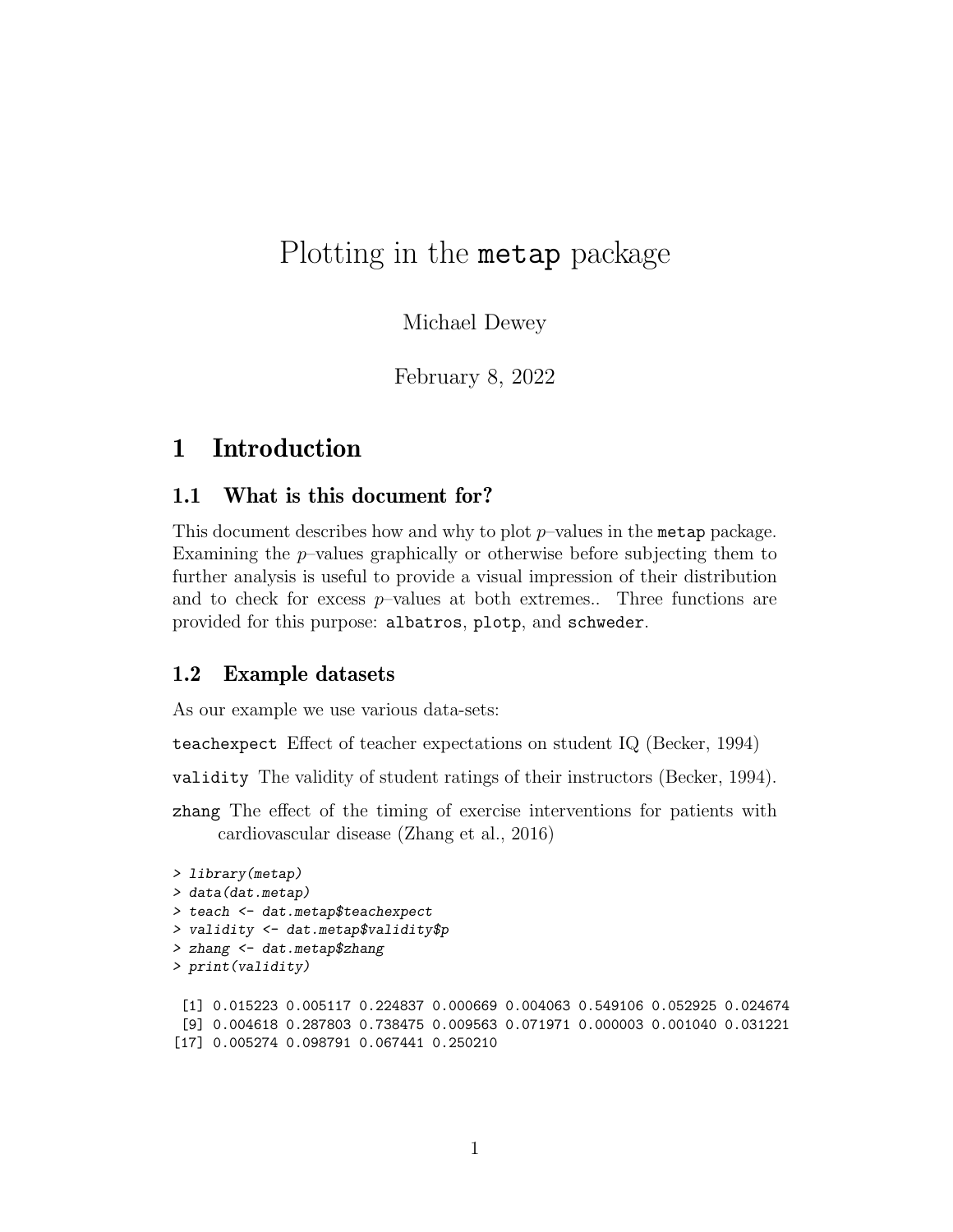## 2 Plotting using plotp

The plotp provides a  $Q-Q$  plot of the *p*-values to detect departure from the uniform distribution.

> plotp(validity, main = "Validity data")



Figure 1: Plots of validity data

Figure 1a shows the resulting plot. The line represents a fit to the uniform distribution and the polygon is a simultaneous confidence region such that if any point lies outside it we reject the null hypothesis that these are drawn iid from a uniform. Small  $p$ -values are to the left of the plot

The format of plot shown in Figure 1a was first introduced in version 1.8 of metap. The previous plotting function is still available and for backwards compatibility it is what is used it you call the plot method on the objects returned by the analysis functions. It is also possible to produce this plot by setting the plotversion parameter to "old"in the call to plotp. An example is shown in Figure 1b which first calls sumlog. Eventually the plot method will use the new version but the legacy one will always be an option.

```
> fit <- sumlog(validity)
> plot(fit)
```
There are many possible options which can be passed to the plotting function and the documentation for the qqconf package should be consulted for details. The package vignette is also very helpful. We will look at one of those options here though.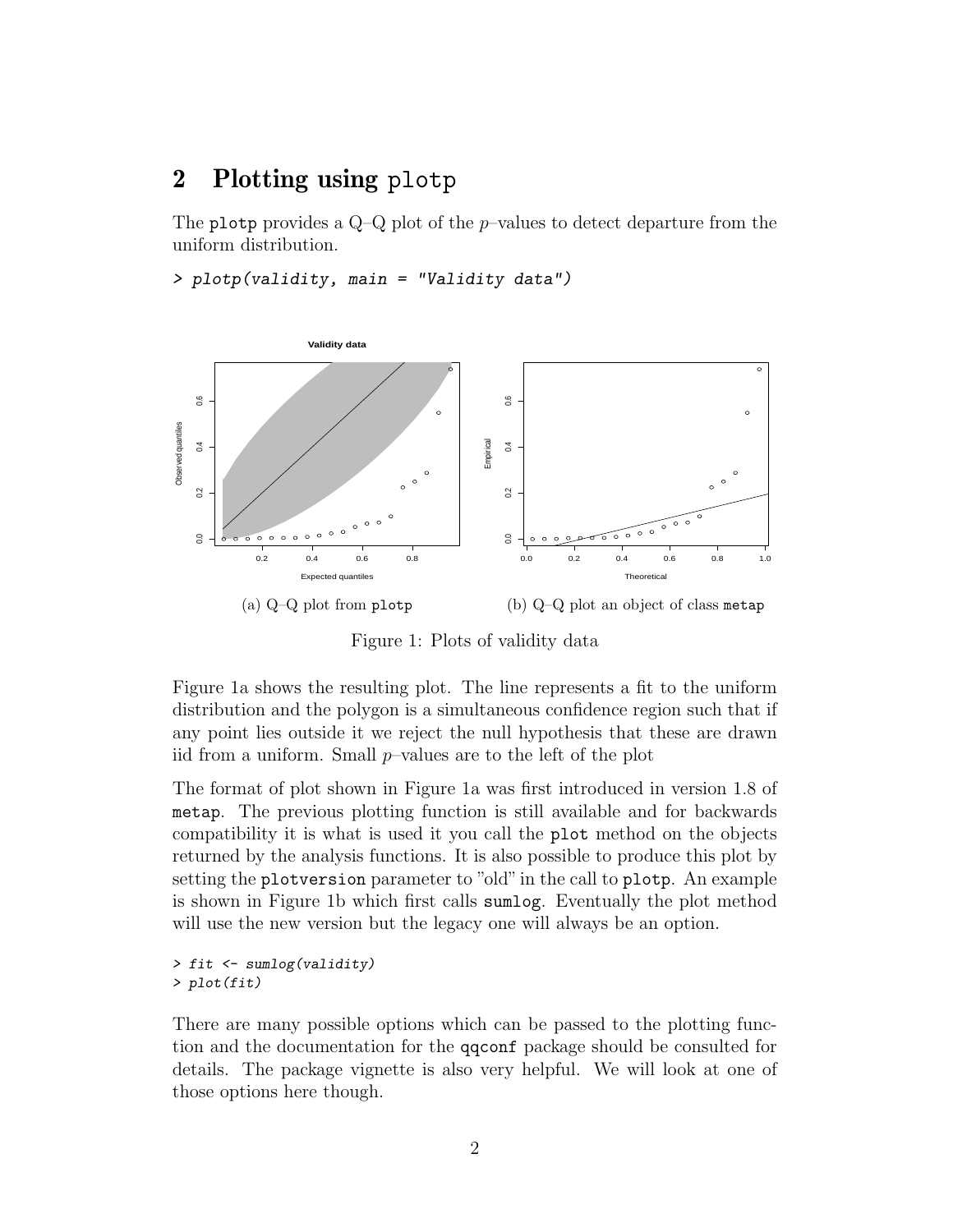#### > plotp(teach)

> plotp(teach, log10 = TRUE)



Figure 2: Teacher expectancy data

Figure 2 shows the teacher expectancy data using the default scaling in sub– figure (a). It is hard to see whether some of the points fall outside the boundary. However if we use the log–scaling option shown in sub–figure (b) it becomes much clearer. Note that the scale is reversed between the sub– plots and in (b) the small p–values are now on the right. So the cluster of points near the bottom left of the sub–figure (a) are hard to distinguish as to whether they lie inside the boundary or not. In the log scaling of sub–figure (b) where they appear towards the top right it is much clearer that one does fall outside the boundary and two others are borderline. This reflects the fact that for most of the methods in the metap package the overall  $p$ –value is below 0.05. For instance using the logit method we have

> logitp(teach)

 $2.763487$  with df = 99 p = 0.003409951

## 3 Plotting using schweder

A function schweder provides plots with a variety of informative lines superimposed. It plots the ordered *p*-values,  $p_{[i]} : p_{[1]} \leq \ldots p_{[2]} \leq \ldots p_{[i]} \ldots \leq$  $p_{[k-1]} \leq p_{[k]}$ , against *i*. Although the original motivation for the plot is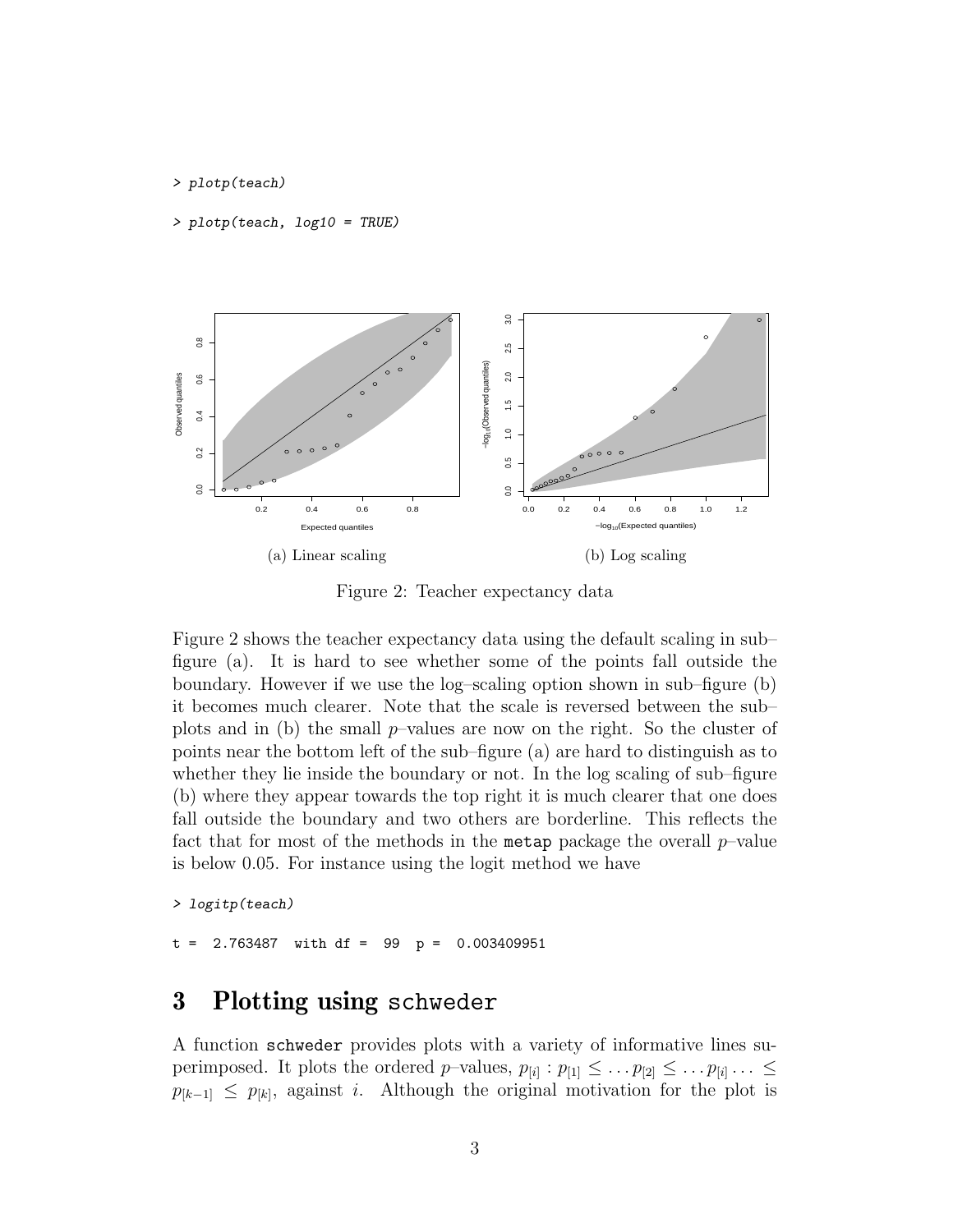Schweder and Spjøtvoll (1982) the function uses a different choice of axes due to Benjamini and Hochberg (2000). We will use an example dataset on the validity of student ratings quoted in Becker (1994). Figure 3a shows the plot from schweder.

> schweder(validity)

schweder also offers the possibility of drawing one of a number of straight line summaries. The three possible straight line summaries are shown in Figure 3b and are:

- the lowest slope line of Benjaimin and Hochberg which is drawn by default as solid,
- a least squares line drawn passing through the point  $k + 1$ , 1 and using a specified fraction of the points which is drawn by default as dotted,
- a line with user specified intercept and slope which is drawn by default as dashed.

```
> schweder(validity, drawline = c("bh", "ls", "ab"),
+ ls.control = list(frac = 0.5), ab.control = list(a = 0, b = 0.01))
```


Figure 3: Output from schweder

## 4 The albatros plot

The albatros plot was introduced in Harrison et al. (2017) which should be consulted for more details. Basically it consists of plotting a possibly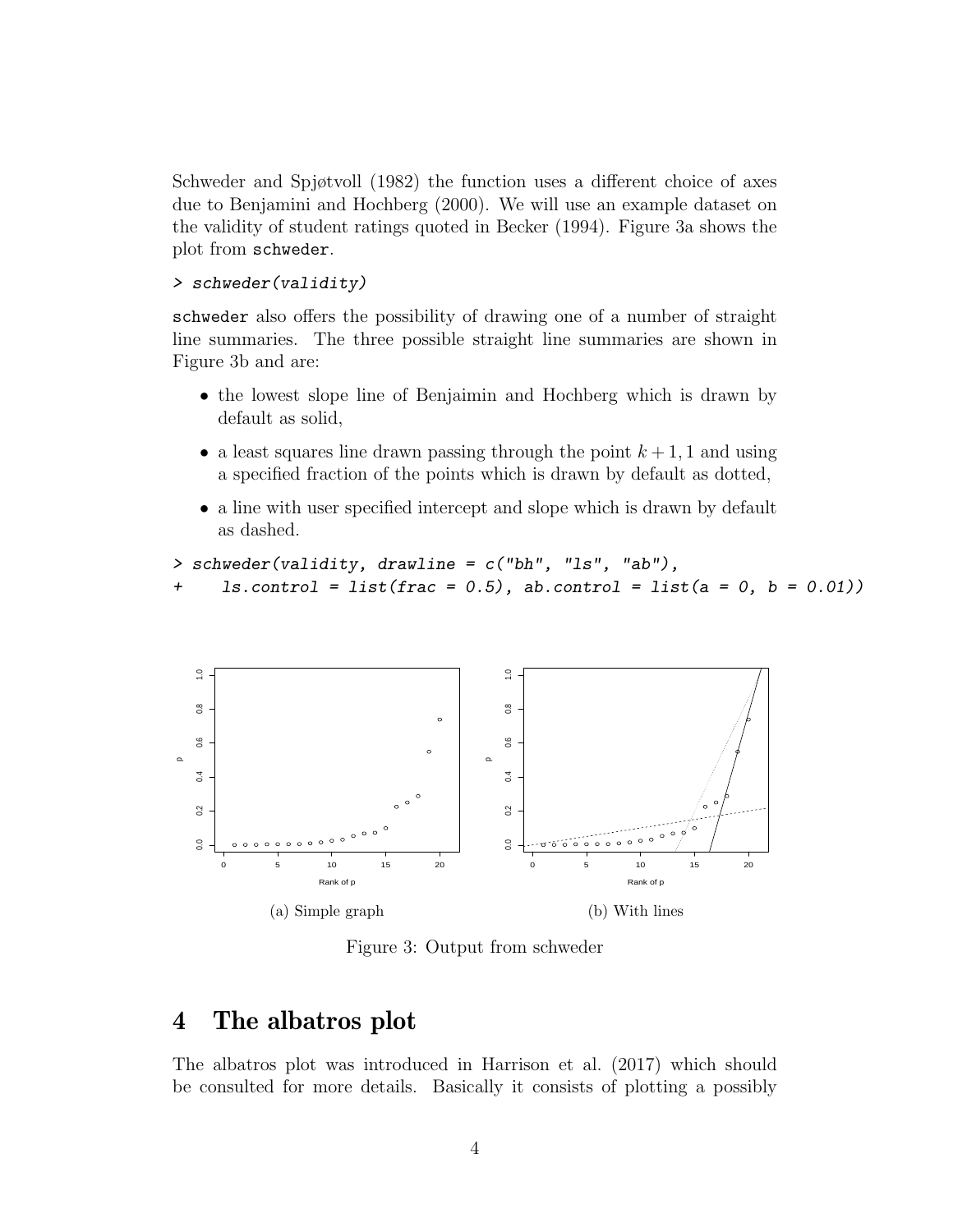transformed sample size against the transformed p–values. The default is to transformed sample size against the transformed p–values. The default is to use  $\sqrt{N}$  for the y–axis and a log transformation for the x–axis. The plot also contains contours of constant effect size. A number of possible options are available for effect size type: correlation, standardised mean difference, and odds ratio.

```
> validity <- dat.metap$validity
> fit.v <- albatros(validity$p, validity$n,
+ contours = list(type = "corr", contvals = c(0.25, 0.5, 0.8), ltys = 1:3),
+ axes = list(ylimit = c(1,200), lefttext = "Negative correlation",
+ righttext = "Positive correlation"),
+ main = "Validity")
```


Figure 4: Albatros plot from of the validity data

Figure 4 shows the result. Most of the points clearly correspond to positive and substantial correlations although a few are in the opposite direction although not far from the null value (0.5).

If the actual effect sizes are available it would be better to use one of the conventional methods for meta–analysing them rather than rely on this method but Harrison et al. (2017) outline possible use cases.

If the studies come from different groups where one might use meta–regression with a moderator for group membership if one had the effect sizes then the albatros plot can display the points using different symbols for groups. This would enable a visual check on whether the groups differed.

```
> fit.z <- albatros(zhang$p, zhang$n,
      \text{contours} = \text{list}(\text{type} = \text{''smd''}, \text{contvals} = c(0.25, 0.5, 1), \text{ltys} = 1:3),+ plotpars = list(pchs = letters[unclass(dat.metap$zhang$phase)]),
```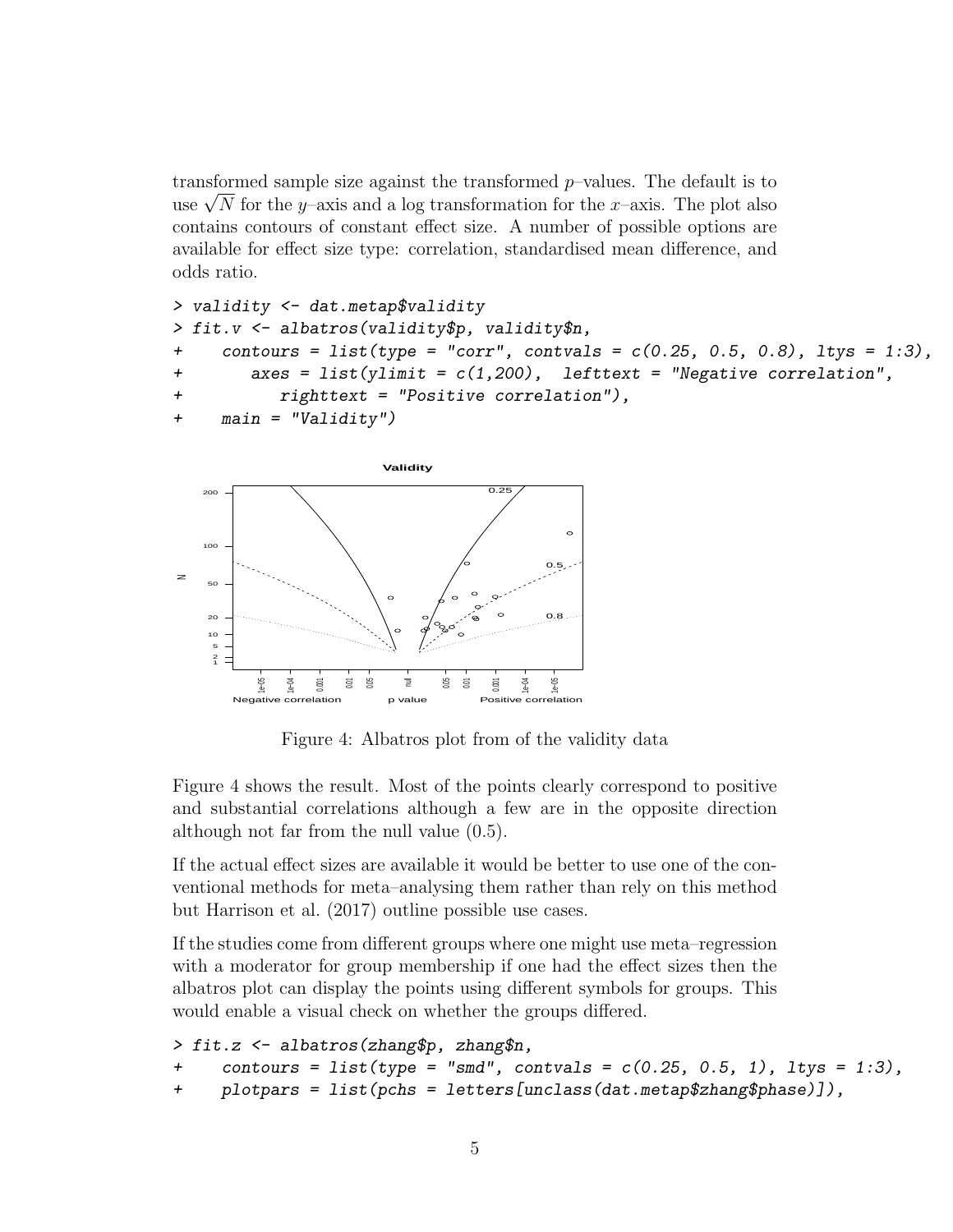```
+ axes = list(lefttext = "Favours control", righttext = "Favours exercise"),
+ main = "Zhang"
+ )
```


Figure 5: Albatros plot of the Zhang et al data

Figure 5 shows an example using the Zhang et al data-set. The studies involved come from three groups corresponding to three different periods o initiation of exercise. The points are labelled accordingly: "a" initiation during the acute phase, "b" during the healing phase and "c" during the healed phase. The difference between the groups is quite clear here. In fact in Zhang et al. (2016) the results are handled with stratification into three separate analyses and meta–regression was not used.

If some studies had given effect sizes but others did not then an albatros plot with the points marked for group membership and with appropriate contour lines would provide a visual check on whether the unavailable effect sizes were similar to the available ones.

#### References

- B J Becker. Combining significance levels. In H Cooper and L V Hedges, editors, A handbook of research synthesis, chapter 15, pages 215–235. Russell Sage, New York, 1994.
- Y Benjamini and Y Hochberg. On the adaptive control of the false disovery rate in multiple testing with independent statistics. Journal of Educational and Behavioral Statistics, 25:60–83, 2000.
- S Harrison, H E Jones, R M Martin, S J Lewis, and J P T Higgins. The albatros plot: A novel graphical tool for presenting the results of diversely